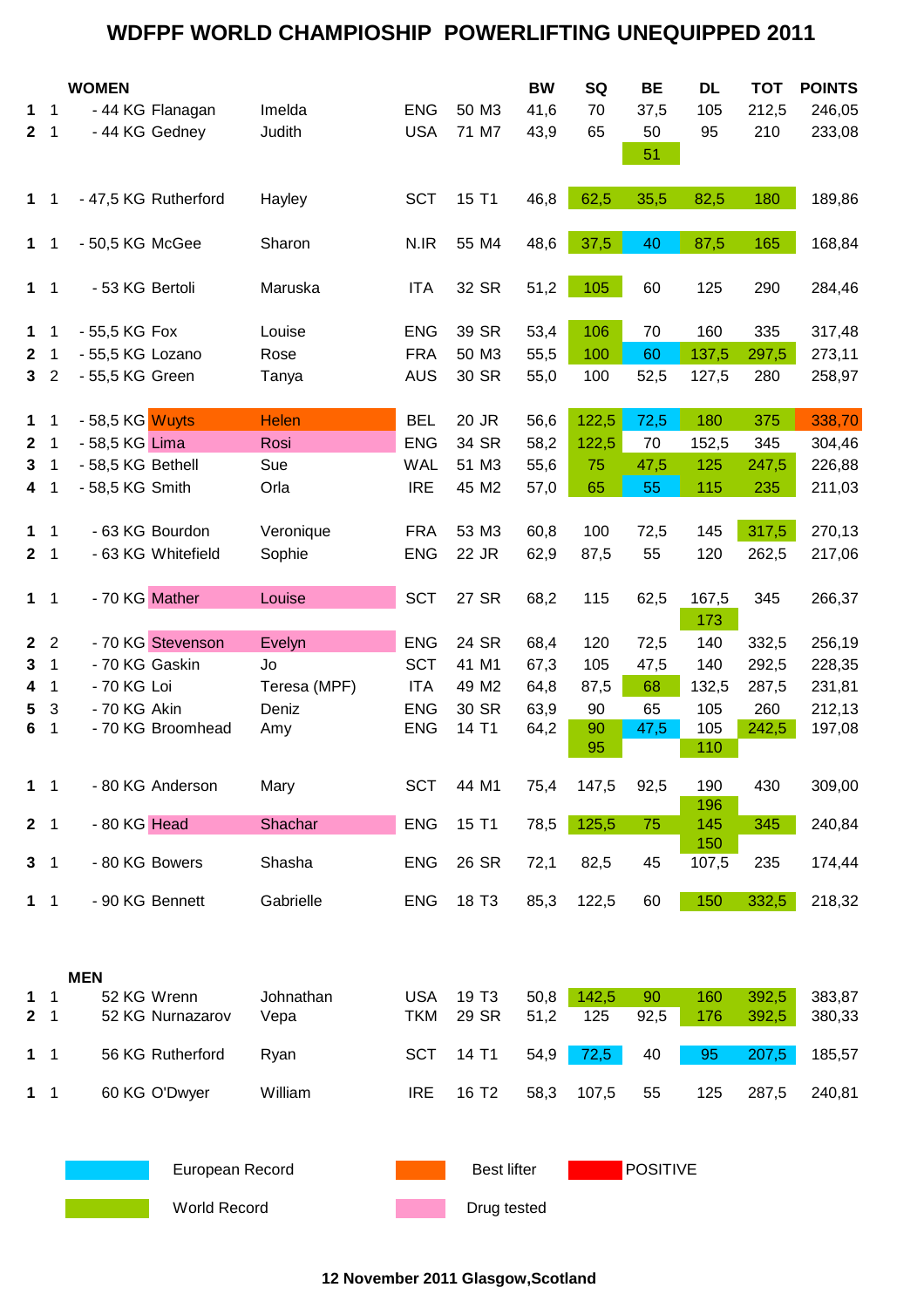### **WDFPF WORLD CHAMPIOSHIP POWERLIFTING UNEQUIPPED 2011**

| 1                | 1                       | 67,5 KG Milanesi    | Ivan            | <b>ITA</b> | 28 SR             | 65,5 | 145   | 120   | 225         | 490         | 365,54 |
|------------------|-------------------------|---------------------|-----------------|------------|-------------------|------|-------|-------|-------------|-------------|--------|
| $\mathbf 2$      | $\overline{2}$          | 67,5 KG Richards    | Paul            | <b>ENG</b> | 33 SR             | 66,5 | 165   | 110   | 215         | 490         | 360,49 |
| 3                | $\mathbf 1$             | 67,5 KG Donelon     | Sean            | <b>IRE</b> | 22 JR             | 67,0 | 150   | 95    | 220         | 465         | 339,78 |
| 4                | 3                       | 67,5 KG Teliucov    | Serghei         | <b>MOL</b> | 25 SR             | 65,4 | 172,5 | 105   | 180         | 457,5       | 341,80 |
| 5                | $\overline{\mathbf{4}}$ | 67,5 KG Boyce       | <b>Kris</b>     | N.IR       | 27 SR             | 65,9 | 140   | 115   | 180         | 435         | 322,68 |
| 6                | $\overline{2}$          | 67,5 KG Davidson    | Dean            | <b>ENG</b> | 20 JR             | 66,6 | 142,5 | 95    | 190         | 427,5       | 314,08 |
| 7                | $\mathbf{1}$            | 67,5 KG Aikman      | David           | <b>SCT</b> | 18 T <sub>3</sub> | 66,6 | 135   | 105   | 185         | 425         | 312,25 |
| 8                | $\mathbf{1}$            | 67,5 KG O'Farrell   | Andrea          | <b>IRE</b> | 16 T <sub>2</sub> | 61,0 | 135   | 90    | 170         | 395         | 315,72 |
| 9                | $\overline{2}$          | 67,5 KG Gill        | Jake            | <b>IRE</b> | 19 T <sub>3</sub> | 66,5 | 122,5 | 80    | 190         | 392,5       | 288,76 |
| 10               | 3                       | 67,5 KG Gordon      | Fraser          | <b>SCT</b> | 20 JR             | 64,4 | 130   | 90    | 160         | 380         | 288,04 |
| 11               | $\mathbf 1$             | 67,5 KG Godden      | Martin          | <b>ENG</b> | 67 M6             | 66,0 | 97,5  | 75    | 140         | 312,5       | 231,50 |
| 1                | 1                       | 75 KG Dew           | Sam (MPF)       | WAL        | 25 SR             | 74,0 | 200   | 150   | 230         | 580         | 389,41 |
| 2                | $\mathbf{1}$            | 75 KG Hallewaert    | Bart            | <b>BEL</b> | 42 M1             | 74,4 | 182,5 | 135   | 235         | 552,5       | 369,46 |
| $\mathbf 3$      | $\overline{2}$          | 75 KG Degiorgio     | Charles (MPF)   | <b>MAL</b> | 32 SR             | 71,6 | 180   | 117,5 | 230         | 527,5       | 363,87 |
| 4                | $\mathbf 1$             | 75 KG Carroll       | John            | <b>IRE</b> | 23 JR             | 73,3 | 155   | 127,5 | 217,5       | 500         | 338,35 |
| 5                | $\mathbf 1$             | 75 KG Gurbanov      | Ahmet           | <b>TKM</b> | 19 T <sub>3</sub> | 71,7 | 180   | 110   | 200         | 490         | 337,61 |
| 6                | $\mathbf 1$             | 75 KG Marcinkowski  | Michael         | CAN        | 61 M <sub>5</sub> | 70,8 | 151   | 95    | 226         | 470         | 327,31 |
| $\overline{7}$   | $\overline{2}$          | 75 KG Fergurson     | Michael         | <b>SCT</b> | 20 JR             | 71,5 | 150   | 100   | 217,5       | 467,5       | 322,86 |
| 8                | $\overline{c}$          | 75 KG Hughes        | Dessie          | <b>IRE</b> | 42 M1             | 72,7 | 160   | 115   | 190         | 465         | 316,76 |
| 9                | $\overline{2}$          | 75 KG Khalil        | Haleem<br>(MPF) | <b>ENG</b> | 19 T <sub>3</sub> | 73,4 | 140   | 110   | 205         | 455         | 307,58 |
| 10               | $\mathbf 1$             | 75 KG D'Heilly      | Jean-Claude     | <b>FRA</b> | 53 M3             | 74,1 | 127,5 | 110   | 200         | 437,5       | 293,48 |
| 11               | 3                       | 75 KG Fitspatrick   | Dave            | <b>IRE</b> | 23 JR             | 72,1 | 155   | 97,5  | 182,5       | 435         | 298,37 |
| 12               | 3                       | 75 KG Wasson        | Sammy           | <b>IRL</b> | 41 M1             | 74,8 | 140   | 112,5 | 180         | 432,5       | 288,00 |
| 13               | $\overline{2}$          | 75 KG Herbst        | Robert S        | <b>USA</b> | 53 M3             | 74,0 | 127,5 | 117,5 | 185         | 430         | 288,70 |
| 14               | $\overline{1}$          | 75 KG Roberts       | Peter           | <b>ENG</b> | 57 M4             | 72,3 | 150   | 105   | 170         | 425         | 290,83 |
| 15               | $\overline{2}$          | 75 KG Donati        | Pietro          | <b>ITA</b> | 56 M4             | 71,2 | 125   | 115   | 170         | 410         | 284,17 |
| 16               | $\overline{1}$          | 75 KG Harvey        | Trevor          | N.IR       | 68 M6             | 72,4 | 95    | 65    | 150         | 310         | 211,89 |
| <b>JUT</b>       |                         | 75 KG Fleming       | Mark (MPF)      | <b>ENG</b> | 28 SR             | 74,5 | 202,5 | 0     | $\mathsf 0$ | $\mathbf 0$ | 0,00   |
|                  |                         |                     |                 |            |                   |      |       |       |             |             |        |
| 1                | $\mathbf{1}$            | 82,5 KG McCaffrey   | Paul            | <b>ENG</b> | 32 SR             | 81,6 | 230   | 137,5 | 260         | 627,5       | 391,62 |
| $\boldsymbol{2}$ | $\overline{2}$          | 82,5 KG Tosh        | Alexander       | <b>ENG</b> | 29 SR             | 81,7 | 195   | 160   | 250         | 605         | 377,22 |
| 3                | $\mathbf{1}$            | 82,5 KG Long        | Jack            | <b>ENG</b> | 22 JR             | 79,5 | 200   | 145   | 255         | 600         | 381,48 |
| 4                | 3                       | 82,5 KG Ermoli      | Alberto         | <b>ITA</b> | 34 SR             | 81,2 | 202,5 | 145   | 245         | 592,5       | 371,02 |
| 5                | 1                       | 82,5 KG Mahourat    | Pascal          | <b>FRA</b> | 53 M3             | 81,7 | 195   | 120   | 260         | 575         | 358,51 |
| 6                | 5                       | 82,5 KG Smith       | Martin          | <b>ENG</b> | 37 SR             | 80,1 | 180   | 140   | 225         | 545         | 344,66 |
| 7                | $\overline{2}$          | 82,5 KG Cheema      | <b>Baljit</b>   | <b>ENG</b> | 23 JR             | 80,9 | 165   | 122,5 | 230         | 517,5       | 324,94 |
| 8                | $\overline{7}$          | 82,5 KG O Connor    | Ivan            | <b>IRE</b> | 29 SR             | 82,2 | 170   | 120   | 220         | 510         | 316,66 |
| 9                | $\mathbf{1}$            | 82,5 KG Harney      | Doug            | <b>USA</b> | 49 M2             | 82,5 | 180   | 102,5 | 227,5       | 510         | 315,84 |
| 10               | $\overline{2}$          | 82,5 KG Brancato    | Riccardo        | SWI        | 51 M3             | 79,7 | 170   | 130   | 200         | 500         | 317,35 |
| 11               | $6\phantom{1}6$         | 82,5 KG Butler      | Raymond         | <b>IRE</b> | 26 SR             | 78,7 | 167,5 | 110   | 220         | 497,5       | 318,65 |
| 12               | $\overline{1}$          | 82,5 KG Carr        | Robert          | <b>IRE</b> | 19 T <sub>3</sub> | 79,1 | 170   | 100   | 220         | 490         | 312,72 |
| 13               | $\overline{2}$          | 82,5 KG Attewell    | Leslie          | <b>ENG</b> | 45 M2             | 80,9 | 160   | 110   | 220         | 490         | 307,67 |
| 14               | 3                       | 82,5 KG Thompson    | Darrel          | N.IR       | 20 JR             | 81,1 | 150   | 135   | 205         | 490         | 307,13 |
| 15               | $\overline{1}$          | 82,5 KG Moraru      | Tudor           | <b>MOL</b> | 17 T <sub>2</sub> | 78,2 | 167,5 | 105   | 205         | 477,5       | 307,32 |
| 16 2             |                         | 82,5 KG McKee       | Morgan          | N.IR       | 18 T <sub>3</sub> | 80,1 | 155   | 105   | 200         | 460         | 290,90 |
| 17 <sub>1</sub>  |                         | 82,5 KG Mulatero    | Carlo           | <b>ITA</b> | 55 M4             | 77,0 | 140   | 110   | 182,5       | 432,5       | 281,60 |
| 18               | $\overline{1}$          | 82,5 KG Freeman     | David           | <b>ENG</b> | 61 M <sub>5</sub> | 75,2 | 135   | 90    | 170         | 395         | 261,92 |
| 19 <sup>2</sup>  |                         | 82,5 KG Spiteri     | Frances         | <b>MAL</b> | 62 M <sub>5</sub> | 79,1 | 142,5 | 70    | 180         | 392,5       | 250,49 |
| 20 <sub>4</sub>  |                         | <b>82,5 KG Hill</b> | <b>Richard</b>  | <b>ENG</b> | <b>25 SR</b>      | 80,8 | 212,5 | 127,5 | 247,5       | 587,5       | 369,19 |



European Record **Best lifter** Best lifter **POSITIVE** 





World Record **Drug tested** Drug tested

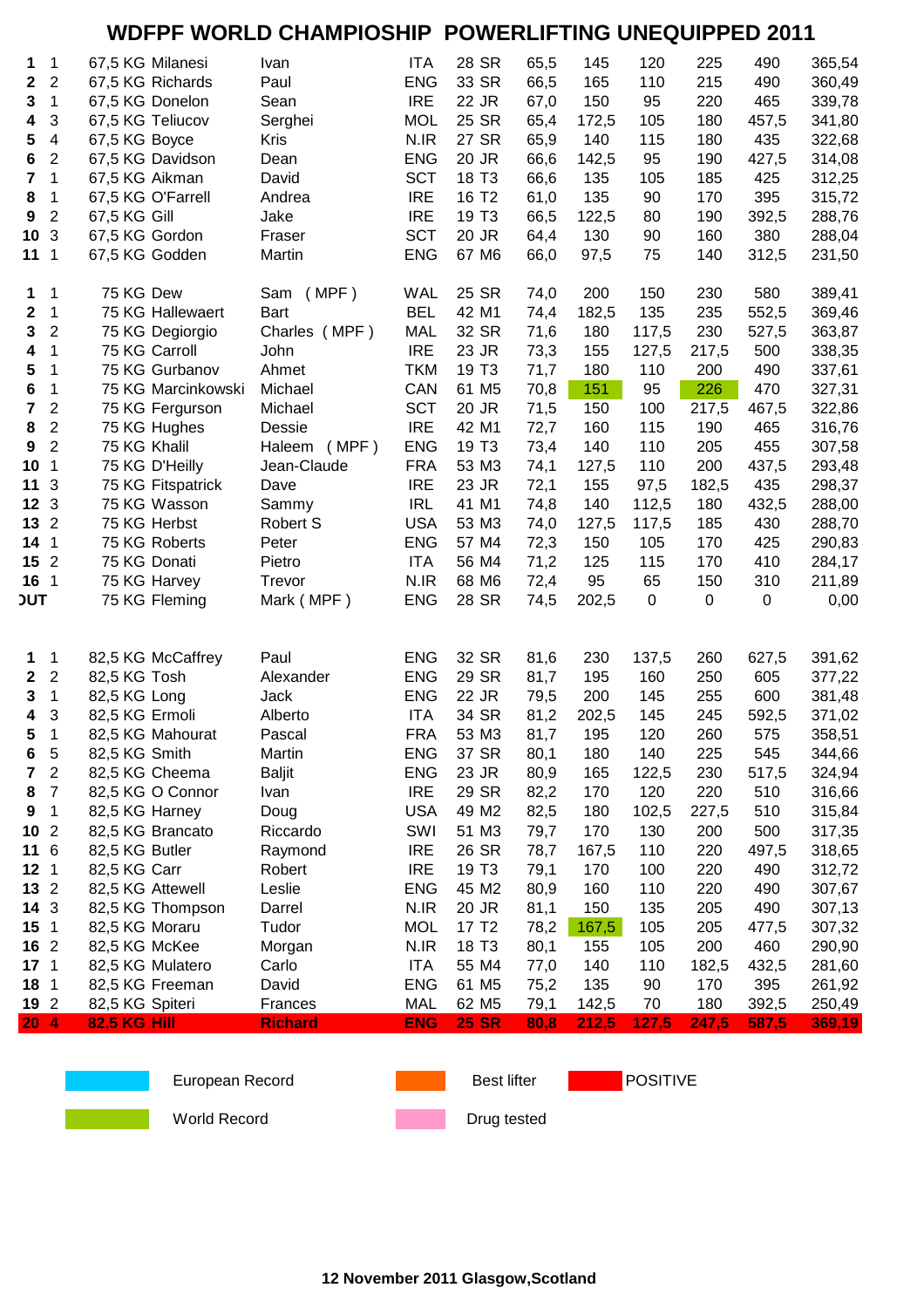#### **WDFPF WORLD CHAMPIOSHIP POWERLIFTING UNEQUIPPED 2011**

| 1               | 1              | 90 KG Mogford      | Joanathan       | <b>WAL</b> | 33 SR             | 88,3  | 200   | 140   | 260       | 600         | 355,32           |
|-----------------|----------------|--------------------|-----------------|------------|-------------------|-------|-------|-------|-----------|-------------|------------------|
| 2               | 1              | 90 KG Fernandez    | Julian          | <b>ENG</b> | 21 JR             | 89,3  | 205   | 115   | 280,5     | 600         | 352,86           |
| 3               | 1              | 90 KG Korotkov     | Artjom          | <b>EST</b> | 19 T <sub>3</sub> | 89,4  | 180   | 140   | 240       | 560         | 329,11           |
| 4               | $\overline{2}$ | 90 KG Shamhalyan   | David           | <b>TKM</b> | 22 JR             | 88,7  | 160   | 152,5 | 225       | 537,5       | 317,39           |
| 5               | $\mathbf 1$    | 90 KG Toropov      | Vladimir        | <b>EST</b> | 41 M1             | 87,0  | 190   | 130   | 210       | 530         | 316,83           |
| 6               | $\overline{2}$ | 90 KG Rahmanov     | Shatlyk         | <b>TKM</b> | 29 SR             | 89,8  | 185   | 125   | 215       | 525         | 307,70           |
| 7               | 3              | 90 KG Van Merkom   | Peter           | N.IR       | 32 SR             | 87,1  | 170   | 150   | 180       | 500         | 298,65           |
| 8               | 1              | 90 KG Hughes       | Alex            | <b>ENG</b> | 15 T1             | 90,0  | 125   | 67,5  | 155       | 347,5       | 203,39           |
| <b>JUT</b>      |                | 90 KG Howard       | Stephen         | <b>IRE</b> | 22 JR             | 86,7  | 185   | 0     | $\pmb{0}$ | 0           | 0,00             |
| 1               | 1              | 100 KG Tosh        | <b>Henry</b>    | <b>ENG</b> | 31 SR             | 100,0 | 230   | 190   | 310       | 730         | 404,42           |
| 2               | $\overline{2}$ | 100 KG Gysin       | Ramon           | SWI        | 28 SR             | 99,9  | 255   | 150   | 270       | 675         | 374,15           |
| 3               | $\mathbf 1$    | 100 KG Goodall     | Sam             | <b>ENG</b> | 20 JR             | 94,1  | 245   | 135   | 290       | 670         | 382,37           |
| 4               | $\overline{2}$ | 100 KG Le Cras     | <b>Brett</b>    | <b>ENG</b> | 23 JR             | 100,0 | 225   | 132,5 | 310       | 667,5       | 369,80           |
| 5               | $\mathbf 1$    | 100 KG Jex         | Terry           | <b>ENG</b> | 55 M4             | 99,0  | 220   | 147,5 | 282,5     | 650         | 361,73           |
| 6               | 1              | 100 KG Ravasi      | Andrea          | <b>ITA</b> | 43 M1             | 90,5  | 225   | 165   | 245       | 635         | 370,46           |
| 7               | 3              | 100 KG Hull        | Aaron (MPF)     | <b>ENG</b> | 26 SR             | 96,6  | 220   | 190   | 220       | 630         | 354,69           |
| 8               | 3              | 100 KG Goodwin     | Michael         | <b>ENG</b> | 23 JR             | 97,5  | 217,5 | 160   | 240       | 617,5       | 346,11           |
| 9               | $\overline{2}$ | 100 KG Rondeaux    | Gilles          | <b>FRA</b> | 41 M1             | 95,1  | 215   | 165   | 232,5     | 612,5       | 347,59           |
| 10              | $\overline{4}$ | 100 KG Zuravljov   | Aleksei         | <b>EST</b> | 30 SR             | 94,4  | 195   | 140   | 250       | 585         | 333,27           |
| 11              | 1              | 100 KG Mansfield   | Dave            | <b>USA</b> | 65 M6             | 97,5  | 205   | 105   | 243       | 552,5       | 309,68           |
| 12              | $\mathbf 1$    | 100 KG Simmons     | Nathan (MPF)    | <b>ENG</b> | 18 T <sub>3</sub> | 92,0  | 160   | 105   | 200       | 465         | 268,72           |
| 13              | $\mathbf 1$    | 100 KG Tverdovskii | Evgenii         | <b>RUS</b> | 62 M <sub>5</sub> | 94,1  | 140   | 95    | 165       | 400         | 228,28           |
| <b>JUT</b>      |                | 100 KG Kavtaradze  | Paata           | <b>GEO</b> | 33 SR             | 99,4  | 120   | 180   | $\pmb{0}$ | $\mathbf 0$ | 0,00             |
| 1               | 1              | 110 KG Murdoch     | Alistair        | <b>ENG</b> | 44 M1             | 107,2 | 220   | 205   | 260       | 685         |                  |
| $\mathbf 2$     | $\mathbf 1$    | 110 KG Dixon       | Kevin           | CAN        | 39 SR             | 106,1 | 240   | 150   | 250       | 640         | 370,04<br>346,82 |
| 3               | $\mathbf 1$    | 110 KG Pilling     | Leslie          | <b>ENG</b> | 56 M4             | 109,7 | 230   | 125   | 255       | 610         | 327,45           |
| 4               | $\overline{2}$ | 110 KG Cuddihy     | Thomas          | <b>IRE</b> | 41 M1             | 109,3 | 200   | 142,5 | 240       | 582,5       | 312,98           |
| $5\phantom{.0}$ | $\mathbf{1}$   | 110 KG McConnell   |                 | N.IR       | 66 M6             | 101,2 | 220   | 140   | 220       | 580         | 319,75           |
|                 |                |                    | Laurence        |            |                   |       | 230   | 145   | 230       |             |                  |
| 6               | 3              | 110 KG Broomhead   | David           | <b>ENG</b> | 42 M1             | 106,3 | 200   | 145   | 235       | 580         | 314,13           |
| 7               | 1              | 110 KG Walker      | John            | <b>ENG</b> | 71 M7             | 103,6 | 190   | 110   | 230       | 530         | 289,54           |
| <b>JUT</b>      |                | 110 KG Gaskin      | Peter           | <b>SCT</b> | 49 M2             | 108,0 | 140   | 160   | $\pmb{0}$ | $\pmb{0}$   | 0,00             |
|                 |                |                    |                 |            |                   |       |       |       |           |             |                  |
| $\mathbf 1$     | 1              | 125 KG Sutton      | Peter           | <b>WAL</b> | 45 M2             | 123,2 | 260   | 205   | 307,5     | 772,5       | 404,40           |
| 2               | $\mathbf{1}$   | 125 KG Mifsud      | <b>Mario</b>    | <b>MAL</b> | 28 SR             | 121,4 | 250   | 177,5 | 326       | 752,5       | 395,51           |
| 3               | $\overline{2}$ | 125 KG Hickey      | James           | <b>IRE</b> | 34 SR             | 112,5 | 250   | 165   | 305       | 720         | 384,26           |
| 4               | $\mathbf 1$    | 125 KG Ramsbottom  | Karl            | <b>ENG</b> | 22 JR             | 117,7 | 250   | 175   | 250       | 675         | 357,08           |
| 5               | $\overline{2}$ | 125 KG Sammes      | Peter           | <b>ENG</b> | 23 JR             | 119,6 | 227,5 | 145   | 250       | 622,5       | 328,31           |
| 6               | $\mathbf 1$    | 125 KG Heinsoo     | Arvet           | <b>EST</b> | 40 M1             | 112,8 | 195   | 155   | 240       | 590         | 314,71           |
| 7               | 3              | 125 KG Cathcart    | Jonathan        | N.IR       | 22 JR             | 118,7 | 170   | 150   | 240       | 560         | 295,79           |
| 8               | $\mathbf 1$    | 125 KG Clasing     | Raymond J       | <b>USA</b> | 51 M3             | 124,2 | 172,5 | 175   | 205       | 552,5       | 288,46           |
| 9               | 1              | 125 KG O'Dwyer     | John            | <b>IRE</b> | 56 M4             | 123,2 | 180   | 160   | 190       | 530         | 277,46           |
| <b>JUT</b>      |                | 125 KG Gubianuri   | <b>Bulejani</b> | GEO        | 35 SR             | 123,0 | 150   | 0     | 0         | 0           | 0,00             |
| $1 \quad 1$     |                | 145 KG Newman      | Robert          | N.IR       | 27 SR             | 128,8 | 220   | 165   | 265       | 650         | 335,66           |



European Record **Best lifter** Best lifter **POSITIVE** 

**Example 3 World Record Contract of the Drug tested**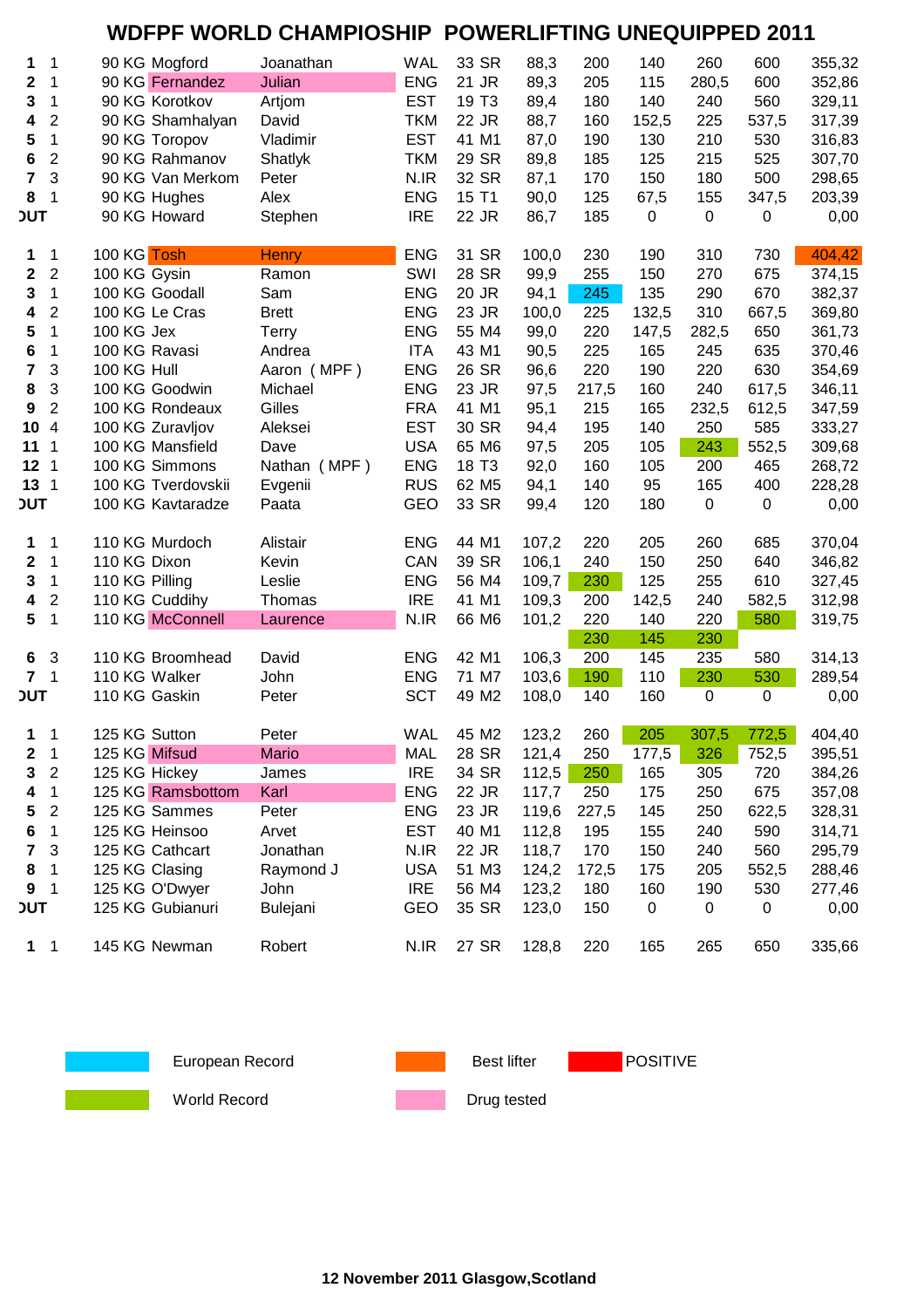# **WDFPF WORLD CHAMPIONSHIP POWERLIFTING EQUIPPED 2011**

|                |                  | <b>WOMEN</b>     |                    |                     |                          |                   | <b>BW</b>    | SQ               | <b>BE</b>  | <b>DL</b>    | <b>TOT</b>   | <b>POINTS</b>    |
|----------------|------------------|------------------|--------------------|---------------------|--------------------------|-------------------|--------------|------------------|------------|--------------|--------------|------------------|
| 1.             | $\mathbf 1$      | - 44 KG Gedney   |                    | <b>Judith</b>       | <b>USA</b>               | 71 M7             | 44,0         | 80               | 52,5       | 107,5        | 240          | 265,90           |
|                |                  |                  |                    |                     |                          |                   |              | 85               |            |              |              |                  |
|                |                  |                  |                    |                     |                          |                   |              |                  |            |              |              |                  |
| 1.             |                  | - 58,5 KG Wuyts  |                    | <b>Helen</b>        | <b>BEL</b>               | 20 JR             | 56,6         | 150              | 85         | 182,5        | 417,5        | 377,09           |
| $\mathbf{2}$   | 1                | - 58,5 KG Lima   |                    | Rosi                | <b>ENG</b>               | 34 SR             | 58,3         | 155              | 87,5       | 160          | 402,5        | 354,72           |
|                |                  |                  |                    |                     |                          |                   |              | 160              |            |              |              |                  |
| 3              |                  | - 58,5 KG Scott  |                    | Janet               | <b>ENG</b>               | 50 M3             | 55,8         | 92,5             | 53         | 115          | 260          | 237,64           |
|                |                  |                  |                    |                     |                          |                   |              |                  |            |              |              |                  |
| $\mathbf 1$    | 1                |                  | - 80 KG Anderson   | Mary                | <b>SCT</b>               | 44 M1             | 76,6         | 195              | 115        | 217,5        | 527,5        | 374,89           |
|                |                  |                  |                    |                     |                          |                   |              | 200,5            |            |              |              |                  |
| 2 <sub>1</sub> |                  | - 80 KG Bowers   |                    | Shasha              | <b>ENG</b>               | 26 SR             | 72,0         | 125              | 50         | 110          | 285          | 211,78           |
|                |                  |                  |                    |                     |                          |                   |              |                  |            |              |              |                  |
| <b>JUT</b>     |                  |                  | - 90 KG McKinley   | Bernadette (MPF)    | <b>SCT</b>               | 32 SR             | 84,9         | $\boldsymbol{0}$ | 0          | $\pmb{0}$    | $\pmb{0}$    | 0,00             |
|                |                  |                  |                    |                     |                          |                   |              |                  |            |              |              |                  |
| $1 \quad 1$    |                  | 60 KG Brown      |                    | Ted                 | <b>ENG</b>               | 81 M9             | 59,8         | 107,5            | 85         | 145          | 337,5        | 275,27           |
|                |                  |                  |                    |                     |                          |                   |              |                  |            |              |              |                  |
| $\mathbf 1$    | 1                |                  | 67,5 KG Rutherford | Paul                | <b>SCT</b>               | 41 M1             | 67,1         | 190              | 128        | 200          | 517,5        | 377,62           |
| $\mathbf{2}$   | $\mathbf 1$      |                  | 67,5 KG Mc Arthur  | Scott               | <b>ENG</b>               | 29 SR             | 67,4         | 160              | 120        | 220          | 500          | 363,40           |
| 3              | $\overline{2}$   | 67,5 KG Teliucov |                    | Serghei             | <b>MOL</b>               | 25 SR             | 65,4         | 170              | 105        | 175          | 450          | 336,20           |
| 4              | 1                | 67,5 KG Tidona   |                    | Vincenzo            | <b>FRA</b>               | 81 M9             | 66,6         | 150              | 90         | 170          | 410          | 301,23           |
|                |                  |                  |                    |                     |                          |                   |              | 155              | 92,5       |              |              |                  |
|                |                  |                  |                    |                     |                          |                   |              |                  |            |              |              |                  |
| $\mathbf 1$    | 1                |                  | 75 KG Sudarminto   | Indra               | <b>BEL</b>               | 20 JR             | 74,1         | 265              | 150        | 270          | 685          | 459,50           |
| $\mathbf{2}$   | 1                |                  | 75 KG Mikosz       | Dean                | <b>ENG</b>               | 43 M1             | 74,0         | 255              | 162,5      | 215          | 632,5        | 424,66           |
| 3              | $\overline{2}$   |                  | 75 KG McGurk       | <b>Bernie</b>       | <b>SCT</b>               | 43 M1             | 73,9         | 220              | 135        | 250          | 605          | 406,74           |
| 4              | $\mathbf 1$      |                  | 75 KG Gurbanov     | Ahmet               | <b>TKM</b>               | 19 T <sub>3</sub> | 71,7         | 235,5            | 140        | 210          | 585          | 403,07           |
| 5              | $\mathbf 1$      |                  | 75 KG Shipway      | Andy                | <b>ENG</b>               | 28 SR             | 74,7         | 205              | 145        | 200          | 550          | 366,63           |
| 6              | $\overline{2}$   |                  | 75 KG McKeen       | Daniel              | <b>ZCT</b>               | 24 SR             | 72,6         | 180              | 132,5      | 217,5        | 530          | 361,46           |
| 7              | 1                | 75 KG Clarck     |                    | Henry               | <b>ENG</b>               | 71 M7             | 74,0         | 135              | 55         | 150          | 340          | 228,28           |
|                |                  |                  |                    |                     |                          |                   |              |                  |            |              |              |                  |
| 1              | 1                | 82,5 KG Brown    |                    | William             | <b>SCT</b>               | 37 SR             | 81,7         | 285              | 165        | 290          | 740          | 461,39           |
| $\mathbf{2}$   | 2                |                  | 82,5 KG Crossland  | Richard             | <b>ENG</b>               | 37 SR             | 81,9         | 250              | 180        | 260          | 690          | 429,46           |
| 3              | 1                | 82,5 KG Bain     |                    | Russel              | <b>ENG</b>               | 43 M1             | 81,0         | 232,5            | 150        | 242,5        | 625          | 392,06           |
| 4              | 3                | 82,5 KG Smith    |                    | Martin              | <b>ENG</b>               | 37 SR             | 79,3         | 200              | 155        | 230          | 585          | 372,65           |
| 5              | 1                | 82,5 KG Bell     |                    | Darren              | <b>SCT</b>               | 20 JR             | 81,2         | 235              | 122,5      | 222,5        | 580          | 363,20           |
| <b>JUT</b>     |                  | 82,5 KG Tucker   |                    | Adrian              | <b>ENG</b>               | 49 M2             | 81,5         | $\mathbf 0$      | 0          | 0            | 0            | 0,00             |
| <b>JUT</b>     |                  | 82,5 KG Meldon   |                    | Rick                | <b>ENG</b>               | 47 M2             | 82,4         | 290              | 0          | 0            | $\pmb{0}$    | 0,00             |
|                |                  |                  |                    |                     |                          |                   |              |                  |            |              |              |                  |
| 1<br>2         | 1<br>$\mathbf 1$ | 90 KG Abery      | 90 KG Verbeke      | Neil<br><b>Beny</b> | <b>ENG</b><br><b>BEL</b> | 34 SR<br>46 M2    | 87,2<br>88,8 | 295<br>250       | 180<br>145 | 260<br>292,5 | 735<br>687,5 | 438,72<br>405,69 |
| 3              | $\overline{2}$   |                  | 90 KG Mintoff      | Kristian (MPF)      | <b>MAL</b>               | 32 SR             | 87,4         | 235              | 150        | 255          | 640          | 381,44           |
| 4              | 3                |                  | 90 KG Rahmanov     | Shatlyk             | <b>TKM</b>               | 29 SR             | 90,0         | 250              | 140        | 200          | 590          | 304,36           |
|                |                  |                  |                    |                     |                          |                   |              |                  |            |              |              |                  |